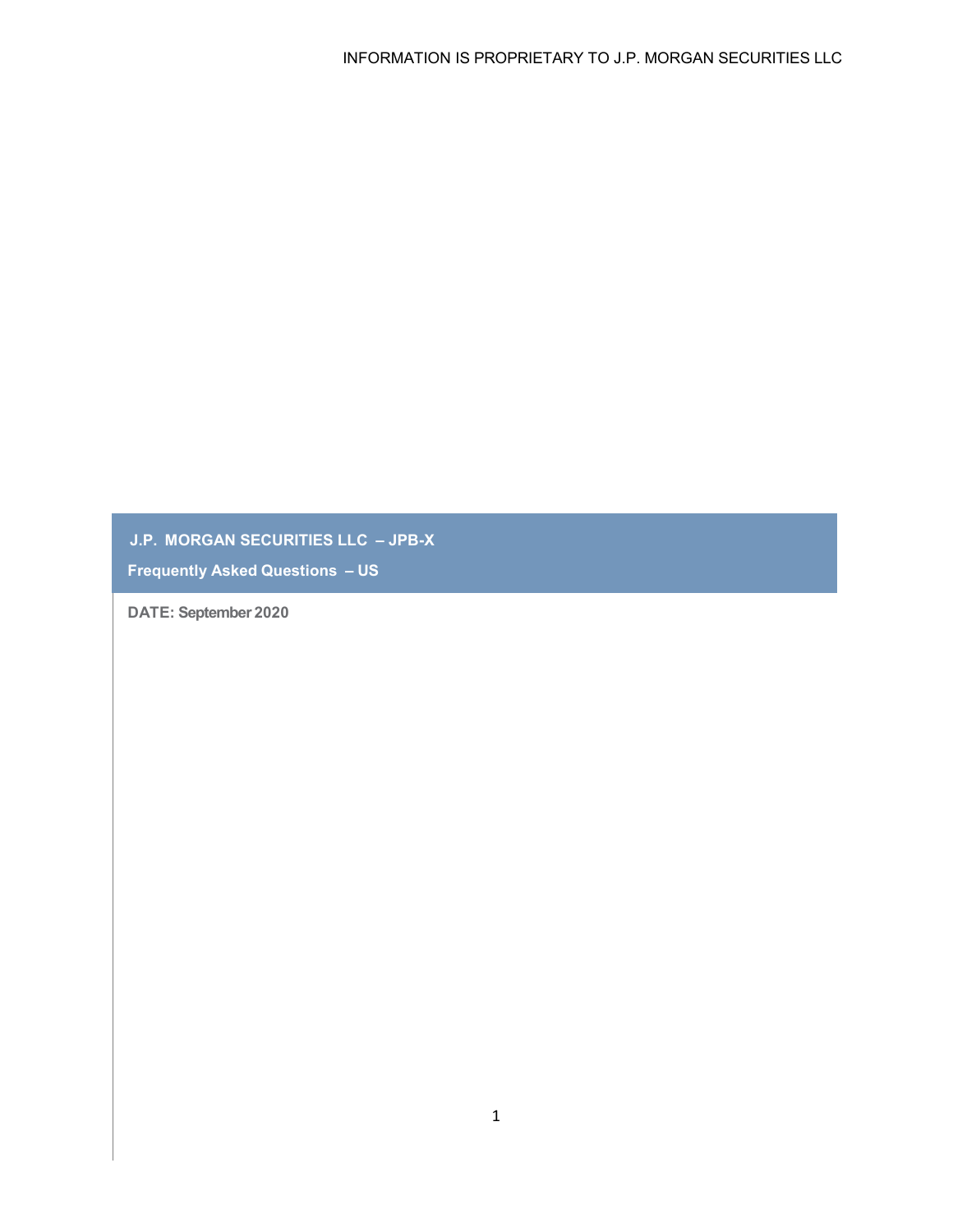# **Preface**

The information contained in these frequently asked questions ("FAQs") is provided in respect of the institutional equities securities business conducted by J.P. Morgan Securities LLC ("JPMS" or the "Firm"), a broker-dealer registered with the U.S. Securities and Exchange Commission, and is limited to the Firm's alternative trading system JPB-X, unless otherwise indicated. For information regarding JPMS' proprietary algorithmic trading strategies, smart order routing technology (the "SOR" or, collectively with the algorithmic trading strategies, the "algorithms/SOR"), internal engine for matching against principal interest, or order handling and routing practices, please contact your JPMS representative directly.

JPMS is a subsidiary of JPMorgan Chase & Co.

## **IMPORTANT DISCLAIMER**

These FAQs are provided for your information only and do not supersede any agreement in place between you and JPMS. These FAQS do not constitute: (a) research or a product of the JPMS research department, (b) an offer to sell, a solicitation of an offer to buy, or a recommendation for any investment product or strategy, or (c) any investment, legal, or tax advice. You are solely responsible for deciding whether any investment product or strategy is appropriate for you based upon your investment goals, financial situation, and tolerance for risk.

The information contained herein is as of the date referenced on the front cover of these FAQs or as otherwise indicated in the particular response and JPMS does not undertake any obligation to update such information. All content, data, statements, and other information are not warranted as to completeness and are subject to change.

Without limiting any of the foregoing, to the fullest extent permitted by applicable law, in no event shall JPMS have any liability for any special, punitive, indirect, or consequential damages (including lost profits or lost opportunity) in connection with the information contained in these FAQs, even if notified of the possibility of such damages.

The FAQs are proprietary and confidential to JPMS. Any unauthorized use, dissemination, distribution, or copying of the FAQs, in whole or in part, is strictly prohibited.

## **Alternative Trading System JPB-X**

## **1. Does JPMS operate an ATS?**

Yes. JPMS operates two alternative trading systems, JPM-X and JPB-X. These FAQs relate to JPB-X.

## **2. What is JPB-X?**

JPB-X is one of the Firm's alternative trading systems. JPB-X supports two matching types, Volume-Weighted Average Price Match ("VWAP Price Match") and Close Price Match. VWAP Price Match matches two or more orders and executes them, fully or partially, at the volume-weighted average price ("VWAP") based on reported trade prices in the market during a determined period of time ("match period"). Close Price Match matches two or more orders and executes them at the official closing price of the security as determined by the closing auction at the security's primary exchange.

## **3. Where can I locate the Form ATS-N for JPB-X?**

The Form ATS-N for JPB-X is available on the SEC's website at the following link: https://www.sec.gov/cgibin/browse-edgar?action=getcompany&filenum=013-00109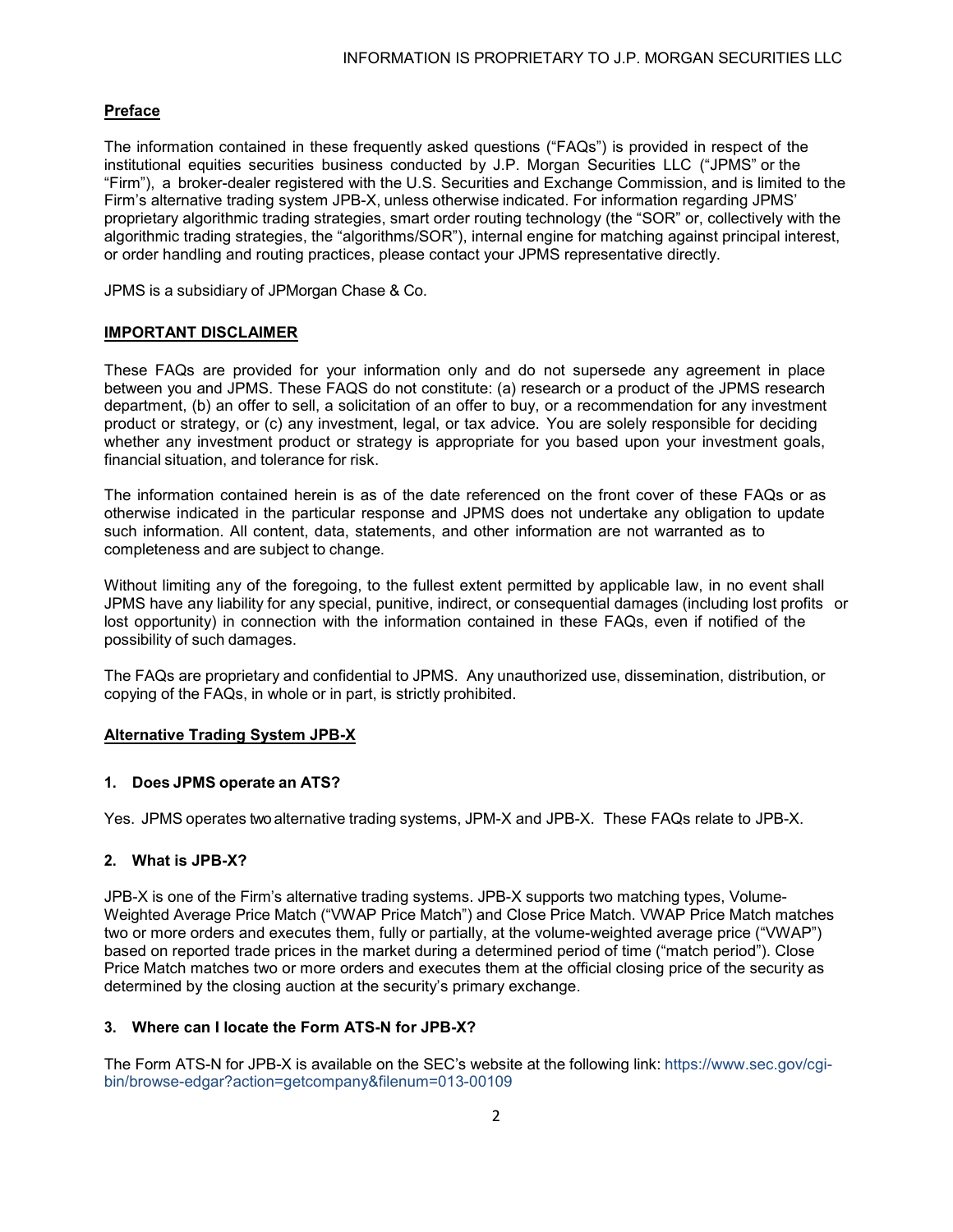## **4. Do orders designated for VWAP Price Match and orders designated for Close Price Match interact with each other?**

Orders designated for one matching type do not interact with orders designated for the other matching type.

## **5. How long is the match period for VWAP Price Match orders?**

The default match period is currently five minutes.

## **6. When does JPB-X stop accepting Close Price Match orders?**

JPB-X accepts conditional orders designated for Close Price Match, and amendments and cancellations of such conditional orders, from the algorithms/SOR or from direct subscribers during the regular trading hours set by the primary exchange for the security being traded until the Close Price Match matching time. The Close Price Match matching time depends on on-close or other cut-off times utilized by the primary exchange for the security. Please contact your JPMS representative for applicable Close Price Match matching times.

## **7. What market data feeds are used by JPB-X?**

JPB-X uses market data from the Securities Information Processor ("SIP") for all market centers whose market data is distributed by the SIP.

## **8. Which trade prices reported on the SIP market data feeds are used to calculate the VWAP for the match period for VWAP Price Match orders?**

The following UTP sale conditions will be excluded when calculating the VWAP for the match period:

| <b>Condition</b>                              | <b>Modifier</b> |  |
|-----------------------------------------------|-----------------|--|
| <b>Price Variation Trade</b>                  | н               |  |
| <b>Market Center Official Close</b>           | M               |  |
| Next Day                                      | N               |  |
| Market Center Official Open                   | Q               |  |
| Extended trading hours (Sold Out of Sequence) | U               |  |
| <b>Average Price Trade</b>                    | W               |  |
| Sold (out of sequence)                        | Ζ               |  |
| Derivatively priced                           | 4               |  |
| Qualified Contingent Trade (QCT)              |                 |  |

# *UTP Sale Condition*

The following CTA sale conditions will be excluded when calculating the VWAP for the match period:

| <u>UTA JAJE UUNUILIUN</u>             |             |  |
|---------------------------------------|-------------|--|
| <b>Value</b>                          | <b>Code</b> |  |
| <b>Average Price Trade</b>            | В           |  |
| <b>Price Variation Trade</b>          | н           |  |
| Market Center Official Close          | м           |  |
| Next Day Trade (Next Day Clearing)    | N           |  |
| Market Center Official Open           | Q           |  |
| <b>Extended Hours Trade</b>           | т           |  |
| Extended Hours Sold (Out of Sequence) | U           |  |
| Sold (Out of Sequence)                | Z           |  |

# *CTA Sale Condition*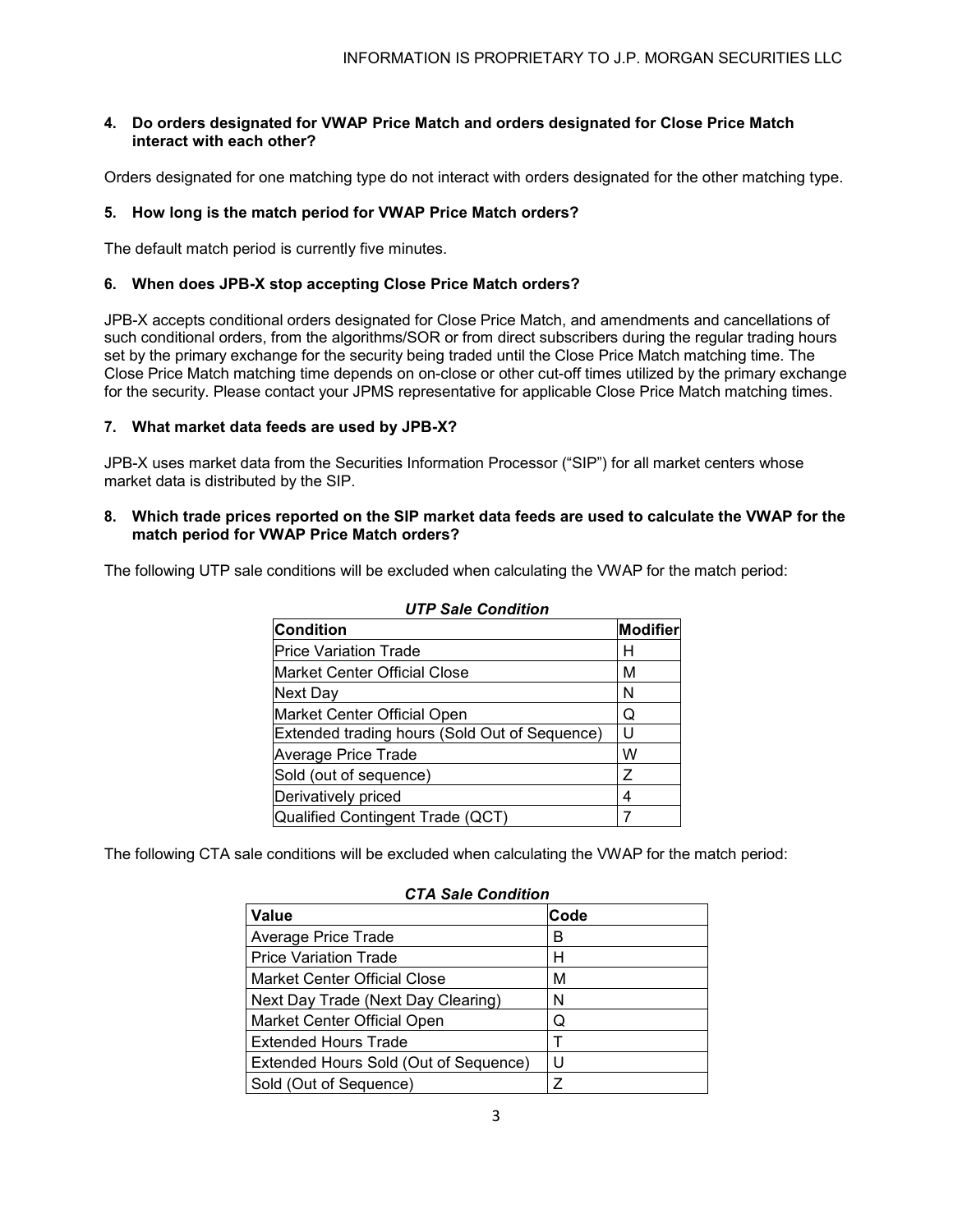| Derivatively Priced               |  |
|-----------------------------------|--|
| <b>Qualified Contingent Trade</b> |  |

## **9. Can clients opt out of JPB-X or one of its matching types?**

Yes. As with any non-protected venue under Regulation NMS, clients may opt out of executing within JPB-X by instructing their JPMS representative. Clients that do not opt out of executing within JPB-X nevertheless may opt out of the VWAP Price Match or Close Price Match matching type by instructing their JPMS representative.

## **10. Does JPB-X send or receive Indications of Interest (IOI)?**

No, JPB-X does not send or receive IOIs.

## **11. Does JPB-X support conditional orders?**

Yes, JPB-X supports conditional orders and associated firm-up orders routed by the algorithms/SOR and direct subscribers. JPB-X only accepts conditional orders and firm-up orders.

## **12. Please provide details regarding the participants that contribute to JPB-X's liquidity.**

The participants in JPB-X include internal trading desks, affiliates, and clients of JPMS. These clients include issuers, investment companies, banks, asset managers, hedge funds, brokers, dealers, market makers, principal trading firms, governments, and sovereign wealth funds.

## **13. Does JPB-X internalize client orderflow against JPMS' principal and proprietary flow? Can clients opt out of principal and proprietary order flow?**

Client orders may be internalized against principal order flow. Clients are able to opt out of interacting with the principal order flow type (see FAQ 17). It is against JPMS policy to engage in proprietary trading activity that JPMS believes would be prohibited under the Volcker Rule (Section 13 of the Bank Holding Company Act of 1956 and the associated rules and regulations). Note, however, that JPMS' understanding and application of the Volcker Rule may evolve over time.

## **14. Do any JPMS-affiliated entities access JPB-X?**

JPMS' algorithms/SOR may route conditional orders and orders from affiliates of JPMS to JPB-X for execution.

## **15. How do clients access JPB-X?**

JPMS' institutional clients, broker dealer clients, affiliates, and internal traders access JPB-X through JPMS' algorithms/SOR. JPMS' institutional clients also can access JPB-X directly by routing through JPMS' JISU technology, a low-latency platform accessible through a standard FIX messaging protocol (FIX 4.2 API).

# **16. Please explain JPMS' monitoring of JPB-X**

During the course of a trading day, JPMS personnel monitor various JPB-X parameters, including, for example, order counts, order and cancellation rates, and order resting duration, to better assure that JPB-X is operating appropriately. In addition, on a post-trade basis, JPMS personnel review reports and other information in an effort to detect trading behaviors that may affect JPB-X adversely.

## **17. Does JPB-X offer segmentation and allow participants to opt out of interaction with certain flow?**

Participants' conditional orders and firm-up orders are assigned, in JPMS' sole discretion, to an order flow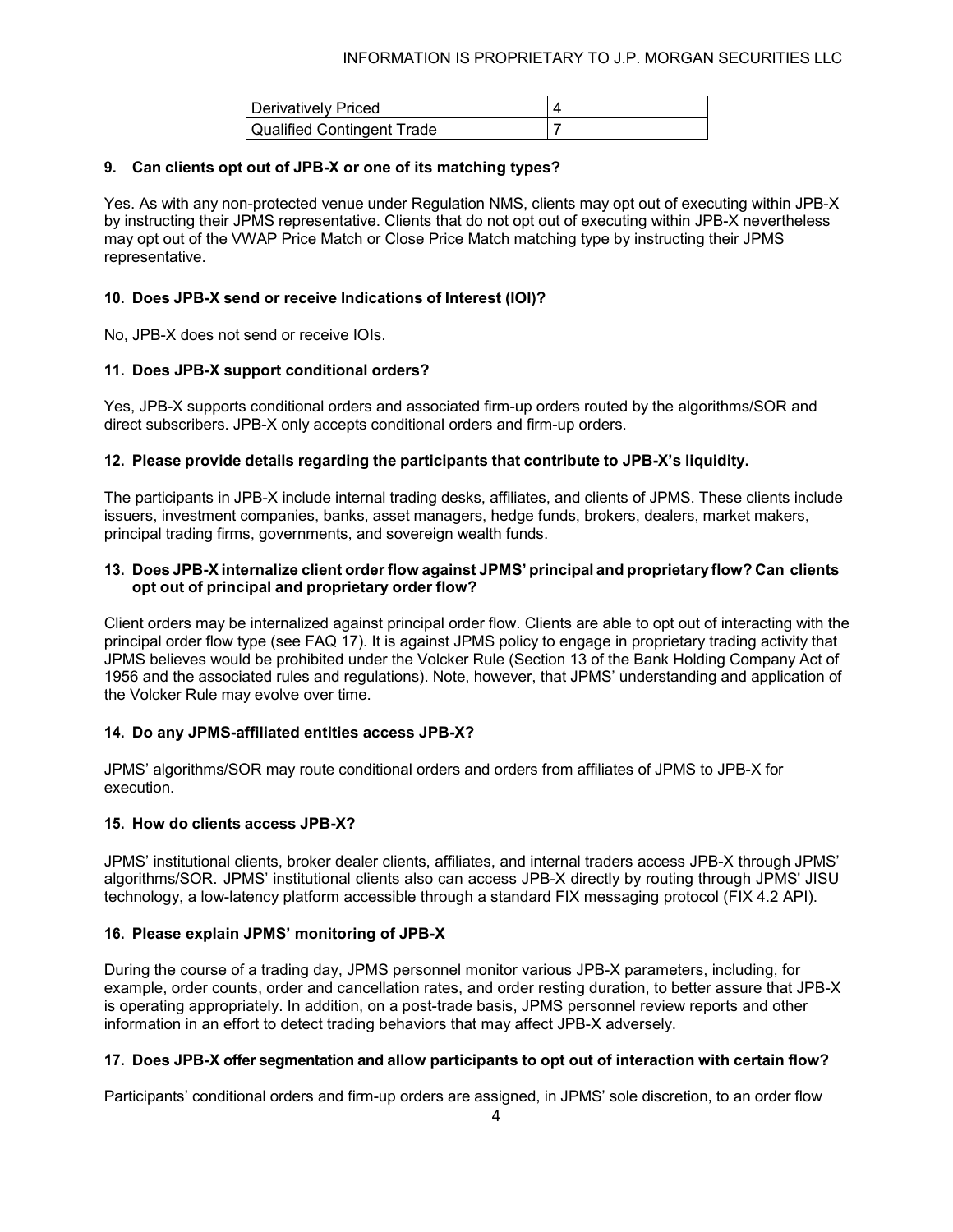type, each of which corresponds to a tier. JPMS assigns order flow types based upon an initial review of information received from the participant at onboarding. The order flow types and corresponding tiers are provided below. (Unlike JPM-X, another alternative trading system operated by JPMS, JPB-X does not have a Tier 5.)

Tier 1 (Order Flow Type I-1) - Institutional investor client flow and JPMS affiliates' flow accessing JPB-X via the algorithms/SOR;

Tier 2 (Order Flow Type I-2) - Institutional investor client flow with direct access to JPB-X;

Tier 3 (Order Flow Type I-3) - U.S.-registered broker-dealer client flow (both agency and principal) accessing JPB-X via the algorithms/SOR; and

Tier 4 (Order Flow Type P-1) - Internal (JPMS) principal trading desk flow accessing JPB-X via the algorithms/SOR.

Tier 4 (Order Flow Type P-2) - N/A for JPB-X;

Tier 5 (Order Flow Type I-4 / ELP) - N/A for JPB-X; and

Tier 5 (Order Flow Type I-5) - N/A for JPB-X.

Participants can restrict the order flow types or tiers with which their orders and/or conditional orders interact. Participants can identify order flow type or tier restrictions (i) on an order-by-order basis in the order or conditional order instructions submitted to JPMS or (ii) by contacting the participant's JPMS representative with respect to a subset of orders and/or conditional orders or all order flow. JPMS may further limit the order flow types or tiers with which a participant's conditional orders and/or firm-up orders interact based on the participant's trading objectives, consistent with the participant's conditional or firm-up order instructions (e.g., when a participant has informed JPMS that the participant seeks a low participation rate and so JPMS, in light of that objective, reduces the liquidity available to the participant in JPB-X by restricting the order flow tiers with which the participant's conditional orders and/or firm-up orders would interact). In addition, JPMS can apply self-crossing restrictions and may consult with the participant in determining such restrictions.

#### **18. What happens when an order is cancelled?**

*VWAP Price Match orders*: If a client cancels the parent order associated with a conditional order that has been routed to JPB-X, or a client that accesses JPB-X directly cancels the conditional order routed to JPB-X, JPB-X will cancel the conditional order. If any matched firm-up orders are cancelled during the match period as a result of (a) the cancellation or amendment of the associated parent order or the cancellation of a firmup order by a client that accesses JPB-X directly (b) a response to a production issue, (c) the National Best Bid moving lower than or becoming equal to the limit of a matched sell order or the National Best Offer moving higher than or becoming equal to the limit of a matched buy order, or (d) the stock closing at the primary exchange, JPB-X will issue partial fills at the VWAP before cancelling all matched firm-up orders. The quantity of the fill will be approximately proportional to the duration of the match period up until the time of cancellation of a matched firm-up order. For example, if the full match quantity is 5,000 shares over five minutes and one of the firm-up orders is cancelled two minutes after the match period began, 2,000 shares will be allocated across all matched firm-up orders. The price of the fill will be the VWAP over the duration of the match period up until the time of cancellation of a matched firm-up order. FAQs 19-21 below address additional circumstances in which cancellations may occur.

*Close Price Match orders*: If a client cancels the parent order associated with a conditional order that has been routed to JPB-X, or a client that accesses JPB-X directly cancels the conditional order routed to JPB-X, JPB-X will cancel the conditional order so long as the cancellation instruction was received before the Close Price Match matching time. JPB-X does not accept conditional orders or amendments or cancellations of conditional orders after the Close Price Match matching time. JPB-X accepts firm-up orders and amendments to firm-up orders after the Close Price Matching time. It does not accept cancellations of firm-up orders after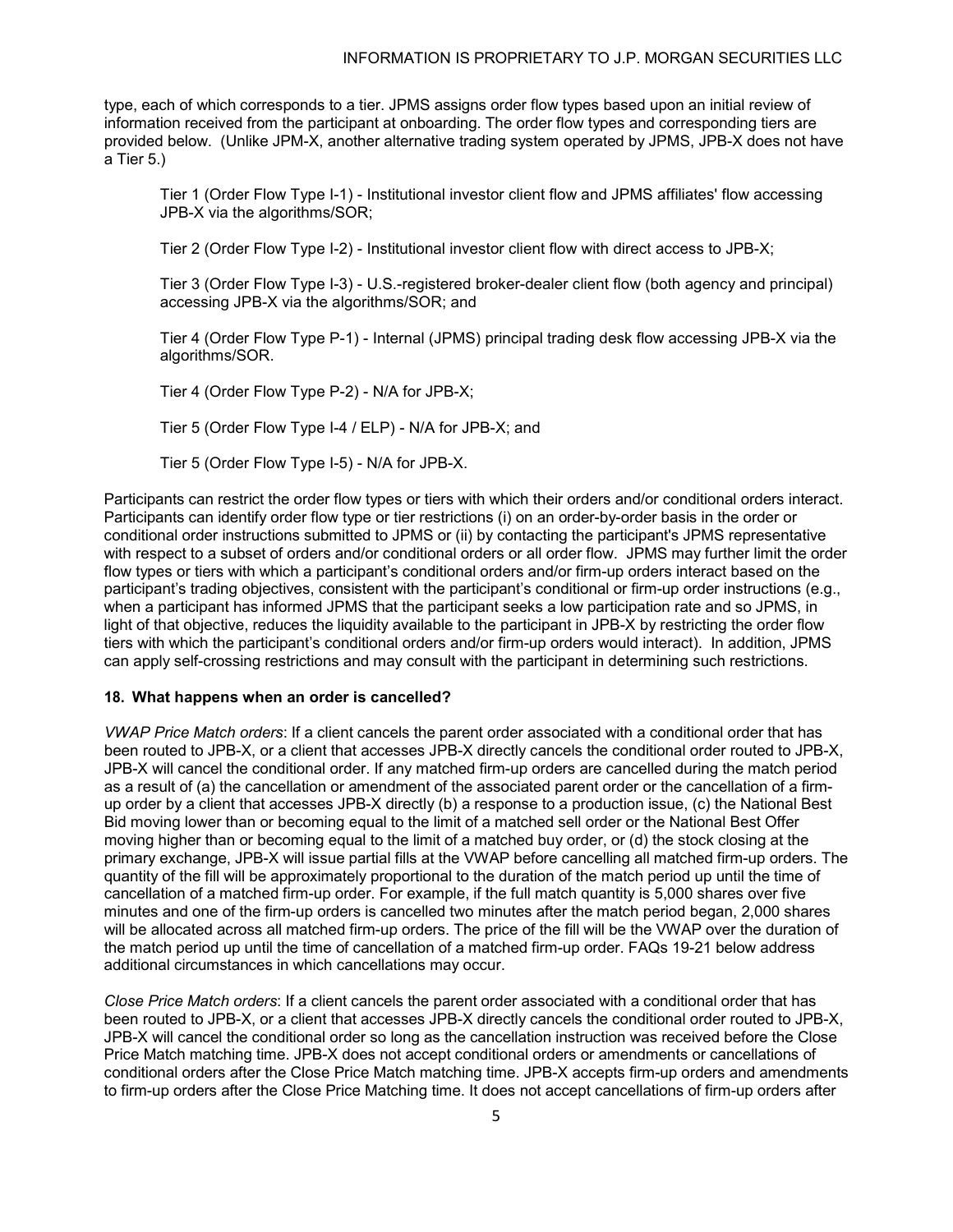the Close Price Matching time. A Close Price Match firm-up order (a) will not be executed if it is cancelled as a result of the primary exchange not publishing a close price as determined by the closing auction for the stock and (b) may not be executed fully or at all if it is partially or fully cancelled as a result of a response to a production issue.

## **19. What happens if a VWAP Price Match firm-up order becomes unmarketable or nears unmarketability during the match period?**

If, during the match period for VWAP Price Match firm-up orders, the National Best Bid moves lower than or becomes equal to the limit of a matched sell order or the National Best Offer moves higher than or becomes equal to the limit of a matched buy order, all matched orders are cancelled with partial fills, as described in response to FAQ 18. If, at the end of the match period for VWAP Price Match firm-up orders, the VWAP is not within the limit of any of the matched orders, all matched orders are cancelled without a fill.

## **20. What happens if the VWAP cannot be determined for VWAP Price Match orders because there were no eligible trades in the security during the match period?**

If there are no eligible trades in the security during the match period for VWAP Price Match firm-up orders and therefore a VWAP cannot be determined, the matched firm-up orders are cancelled without a fill.

## **21. What is JPB-X's expected behavior during a regulatory or trading halt or a short sale-related circuit breaker?**

*VWAP Price Match orders*: When a regulatory or trading halt is in effect for a security, JPB-X will continue to accept conditional orders and orders and instructions to modify, cancel, or replace conditional orders and orders designated for VWAP Price Match but will not match or execute conditional orders or orders. Unexecuted orders will be cancelled back. When Rule 201 of Regulation SHO is in effect for a security, short sale conditional orders are not eligible for matching, and JPB-X will partially execute matched firm-up orders where at least one of the matched orders is a short sale order in that security. The quantity of the fill will be approximately proportional to the duration of the match period up until the time that Rule 201 went into effect. The price of the fill will be the VWAP over the duration of the match period up until the time that Rule 201 went into effect, so long as this calculated VWAP is above the National Best Bid. If the calculated VWAP is at or below the National Best Bid, the execution price will be at the midpoint of the National Best Bid and National Best Offer at the time of the execution, unless they are locked or crossed, in which case JPB-X will cancel the matched orders with no execution.

*Close Price Match orders*: When a regulatory or trading halt is in effect for a security, JPB-X will continue to accept and match conditional orders and accept instructions to modify, cancel, or replace conditional orders designated for Close Price Match but will not execute orders if the primary exchange does not publish a close price as determined by the closing auction for the stock. Unexecuted orders will be cancelled back. Short sale conditional orders and orders designated for Close Price Match are not accepted by JPB-X.

## **22. What is JPMS' expected behavior in the event of a disruption in the ability to trade report to a FINRA trade reporting facility?**

Upon determining that JPMS' ability to report to a FINRA trade reporting facility has been compromised, the Firm may take steps to limit impact by ceasing to execute trades in JPB-X.